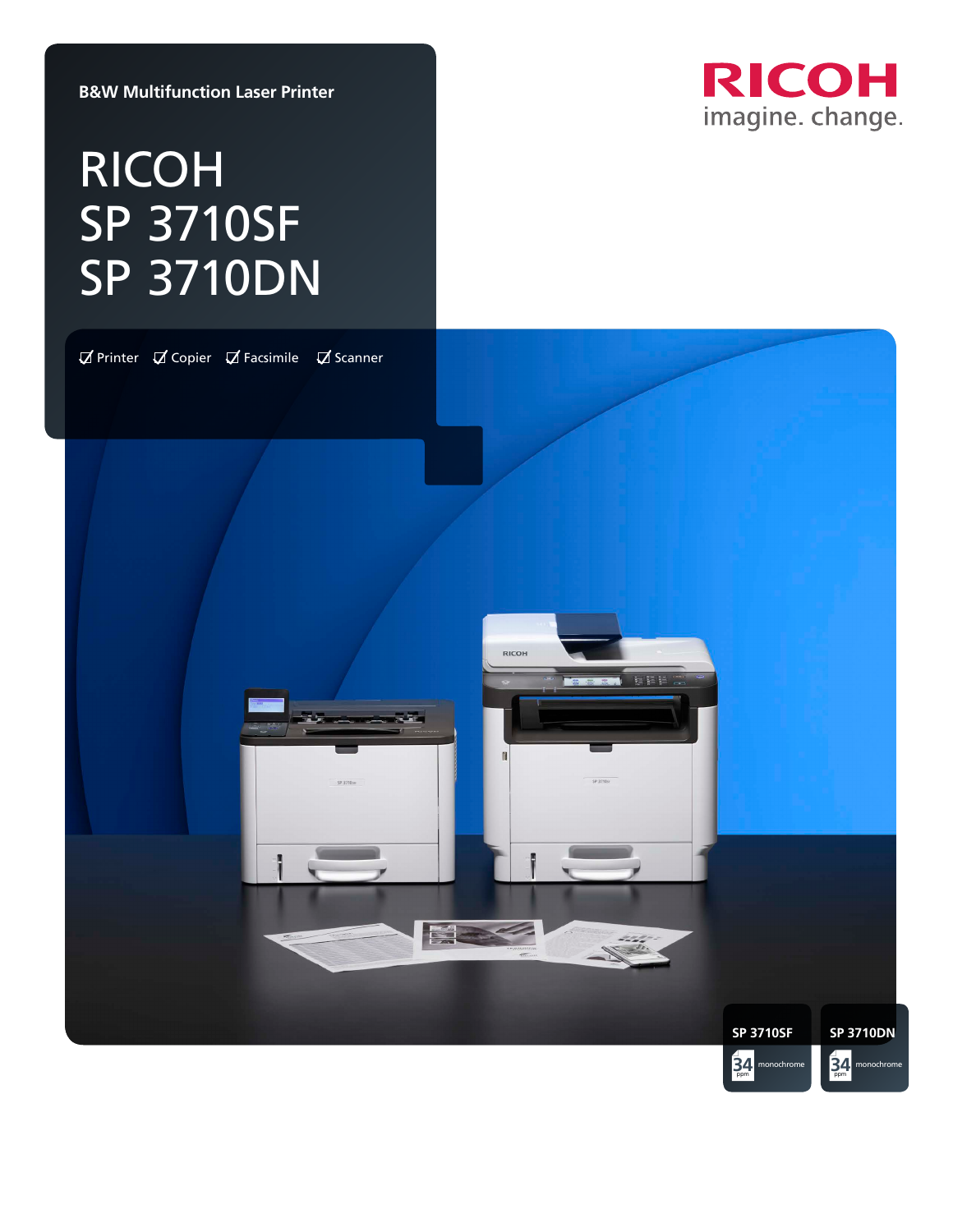### **Meet every need, every budget**

You're big on ambition, but short on budget. Make the most of both with the RICOH SP 3710SF multifunction printer (MFP) or SP 3710DN printer. Use these compact, affordable devices to perform everyday tasks with speed, reliability and versatility without breaking the bank. Produce up to 34 black-and-white pages per minute (ppm) for fast, productive everyday printing. Choose the SP 3710SF to manage and share your best ideas via standard copy, scan and fax capabilities. Use your smartphone, tablet or laptop for mobile printing. Set up with fast, easy configuration tools and multiple network connectivity options. And, maximize uptime and your budget with the high-yield, All-in-One (AIO) print cartridge.

### **Work in a small space**

Game-changing ideas can come from anywhere. All you need are the right connections. Designed specifically to address the unique needs of today's small offices and workgroups, the SP 3710 Series offers multiple connectivity options to simplify the way you work. Place the compact device on countertops, desktops or shelves with standard USB 2.0 and Ethernet interfaces. Or, choose USB Wi-Fi® 2.4GHz wireless connectivity and avoid the hassles of cables and cords entirely. Make driver setup and configurations easy for Windows and iOS users via the Auto Print Driver tool.

### **Work at a steady pace**

Timing is everything. With print speeds up to 34 ppm, you can use the SP 3710 Series to move more information — and handle more jobs — without taxing your budget or resources. Equipped with a powerful controller and extensive memory, the devices can manage multiple jobs simultaneously, making it ideal for smaller workgroups of busy professionals. Check settings and release jobs easily via the 4-line LCD control panel on the SP 3710DN printer. You can even add watermarks, combine pages and create covers to enhance your business documents. With the SP 3710SF MFP, users can take advantage of the larger 4.3 inch color touchscreen to tap into even more information and assign shortcuts to common tasks quickly.

### **Work from anyplace**

You're always moving. With the SP 3710 Series, you're always productive, too. Download the RICOH Smart Device Connector app to your smartphone, tablet or laptop to access and share information even when you're away from the office. Send print jobs directly to the printer or MFP from your personal mobile device for fast, convenient mobile printing via Google Print™, Mopria™ or AirPrint®. Once you're back in the office, simply pair your Android® device via the Near Field Communications (NFC) tag on the SP 3710 Series to authenticate and transfer information and print.





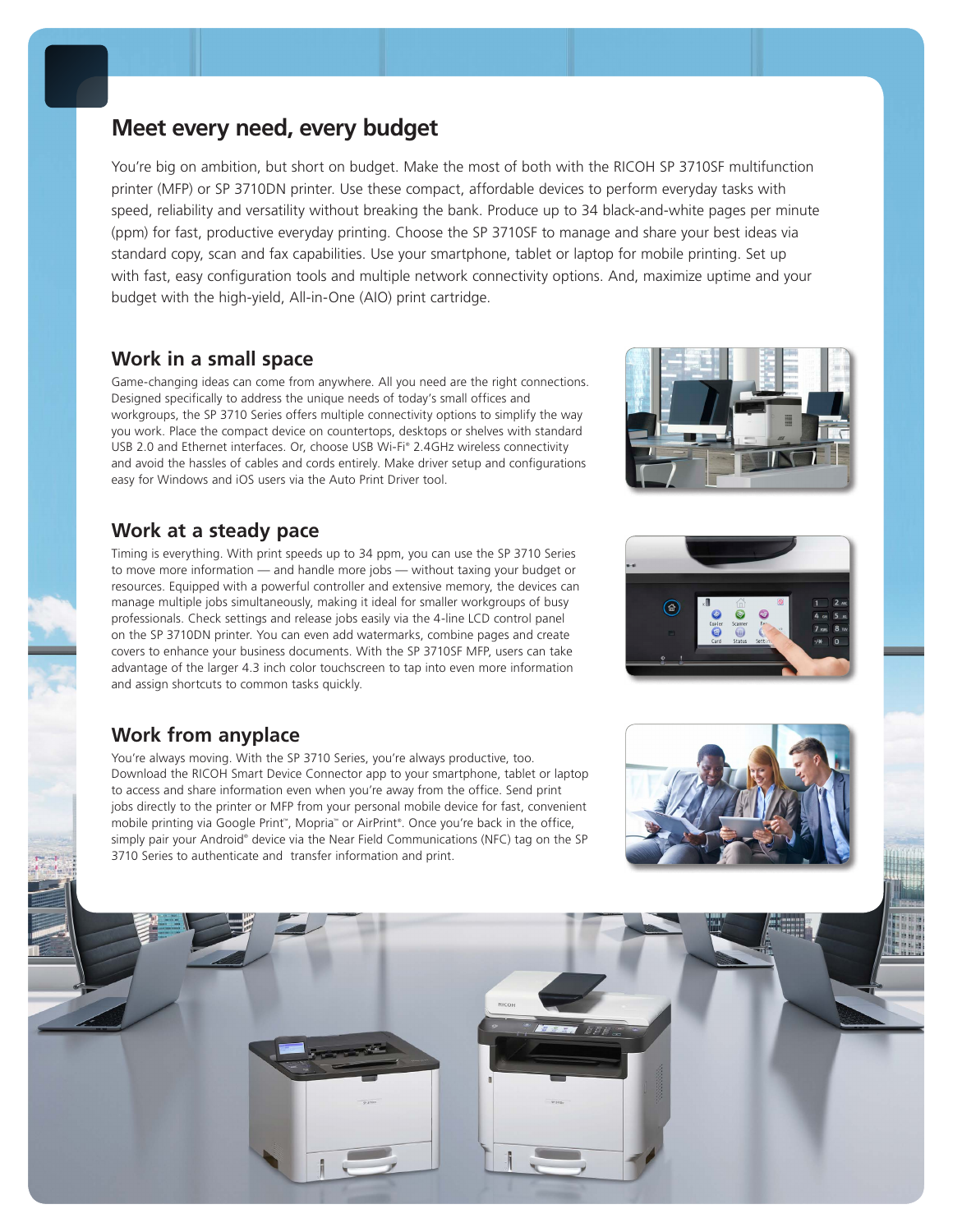## **Control information and costs — the easy way**

### **Enjoy the cost-saving value of convenience**

Spend too much time on maintenance, and eventually, you'll be forced to fix customer relationships, too. The SP 3710 Series offers an All-in-One (AIO) print cartridge with a long-lasting 7,000 print yield so you can keep ideas flowing freely with less downtime. When you do need to replace the cartridge, do it yourself in moments via the convenient full front-access design. Reduce paper costs with default duplex printing. Cut energy costs with Sleep Mode when the device is inactive. In addition, the devices are ENERGY STAR® certified, offer low Typical Electricity Consumption (TEC) value to minimize total cost of ownership even more and meet EPEAT® Silver criteria\*.

\*EPEAT Silver rating is applicable only in the USA.



### **Make a difference, digitally**

Get the word out — the SP 3710SF MFP offers a host of features for sharing important information immediately. Want to send a full-color presentation to colleagues for review? Use the 35-sheet Automatic Reversing Document Feeder (ARDF) to scan up to 8.5" x 14" originals for immediate electronic delivery via multiple Scan-to capabilities, including Scan-to-Email, FTP, Folder, USB drive and more. Need a signature on a contract? Use paperless faxing to send digital documents outside your network and directly into the recipient's email inbox and reduce operating costs, trips to the fax and delays. Working with identification cards? Scan both sides onto one side of a single sheet automatically with ID Card Copy to save time and expense.



### **Manage more types of media securely**

Target audiences with more impactful deliverables created just for them. Load a wide range of media, including thicker stocks up to 43 lb. Bond/90 lb. Index, into the 250-sheet Front-Loading Paper Tray or 50-Sheet Bypass Tray to print announcements, labels, envelopes and more that capture attention — and hopefully, new business. Print up to 1200 x 1200 dpi resolution for clear, clean images and text. Add an optional 250-sheet Paper Tray to extend print runs with paper sizes up to 8.5" x 14". Use the letter-sized platen glass to make impressive copies of documents, books and more. Use Locked Print to hold jobs in queue until the authorized user releases it to keep it out of the hands of passersby.